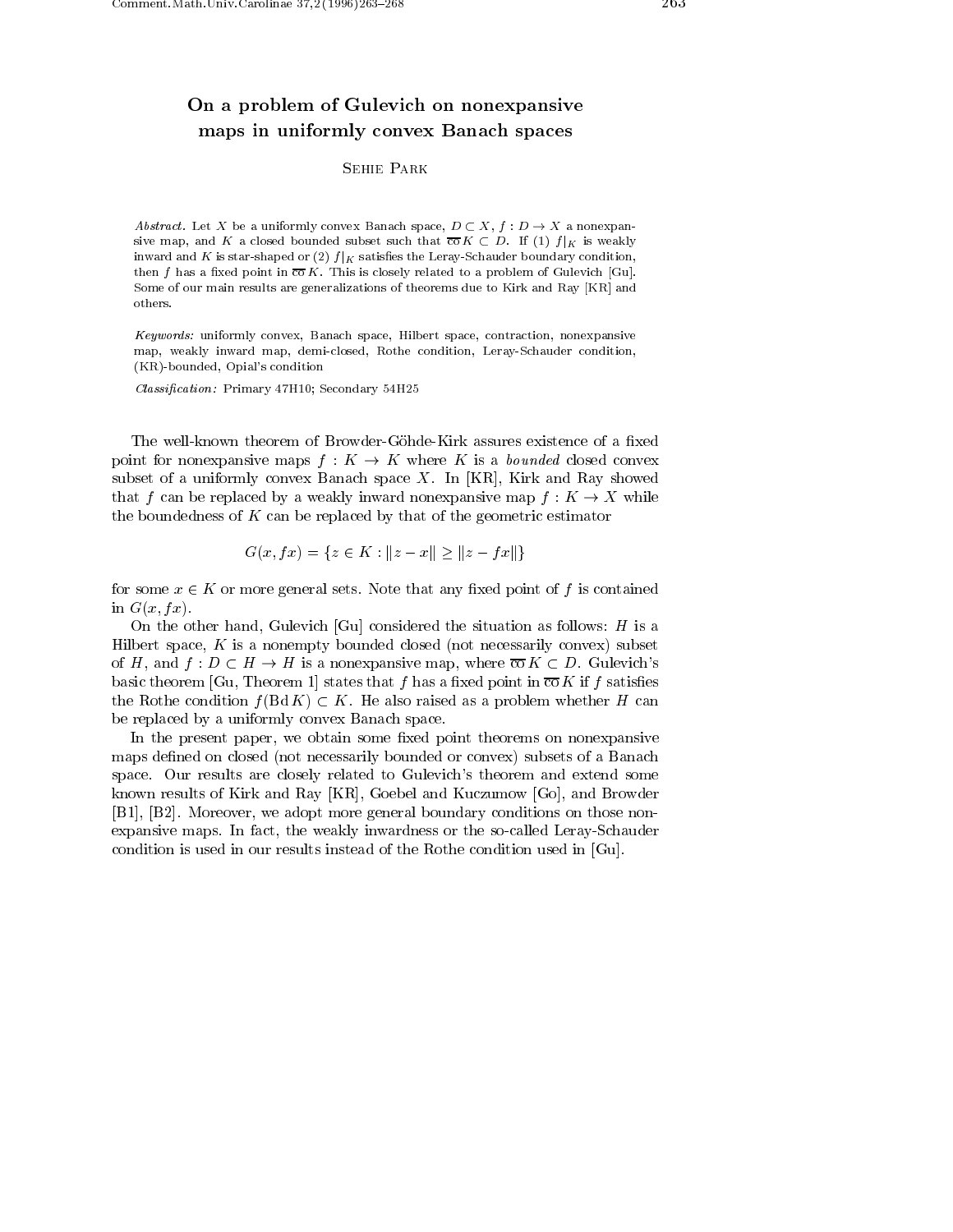Recall that  $f: K \to X$  is a *contraction* if there exists a  $k \in [0, 1)$  such that<br> $||fx - fy|| \le k||x - y||$  for all  $x, y \in K$ ;

$$
||fx - fy|| \le k||x - y|| \text{ for all } x, y \in K;
$$

and a nonexpansive map if

$$
||fx - fy|| \le ||x - y|| \text{ for all } x, y \in K.
$$

We say that f is weakly inward if  $fx \in \overline{I}_K(x)$  for any  $x \in \text{Bd } K$  (equivalently, for any  $x \in K$ , where  $\overline{\phantom{a}}$ , Bd, and Int denote the closure, boundary, and interior, respectively, and

$$
I_K(x) = \{x + c(y - x) : y \in K, c \ge 1\}.
$$

Note that any map satisfying the Rothe condition is weakly inward.

We begin with the following:

**Theorem 0.** Let K be a closed subset of a Banach space X and  $f: K \to X$  a contraction satisfying one of the following:

(i)  $f(\text{Bd } K) \subset K$ .

(ii)  $f$  is weakly inward.

(iii)  $0 \in \text{Int } K$  and  $fx \neq mx$  for all  $x \in \text{Bd } K$  and  $m > 1$ .

Then f has a unique xed point.

Note that Theorem  $0(i)$  is a particular case of Assad and Kirk [AK, Theorem 1], Theorem  $0$ (ii) is due to Martinez-Yanez [M, Theorem] or, in a more general form, to Zhang  $[Z,$  Theorem 3.3, and Theorem  $0(iii)$  to Gatica and Kirk  $[GK,$  Theorem 2.1]. There are more general results than Theorem 0. However, Theorem 0 is sufficient for our purpose. Note also that (iii) can be replaced by the following:

(iii)<sup> $\prime$ </sup> there exists a  $w \in \text{Int } K$  such that

$$
fx - w \neq m(x - w) \text{ for all } x \in \text{Bd } K \text{ and } m > 1.
$$

Moreover, (i)  $\Rightarrow$  (ii) and, whenever K is convex and  $0 \in \text{Int } K$ , we have (ii)  $\Rightarrow$ (iii).

A subset K of a vector space is said to be *star-shaped* if there exists a given point  $x_0 \in K$  such that  $tx_0 + (1 - t)x \in K$  for any  $t \in (0, 1)$  and  $x \in K$ , where  $x_0$  is called a *center* of K.

For the K and f in Theorem 0, we say that K is  $(KR)$ -bounded or bounded in the sense of Kirk-Ray [KR] if, for some bounded set  $A \subset K$ , the set

$$
G(A) = \bigcap_{u \in A} G(u, fu)
$$

is either empty or bounded.

The following is a generalization of the almost fixed point property of bounded closed subsets of a Banach space for nonexpansive maps.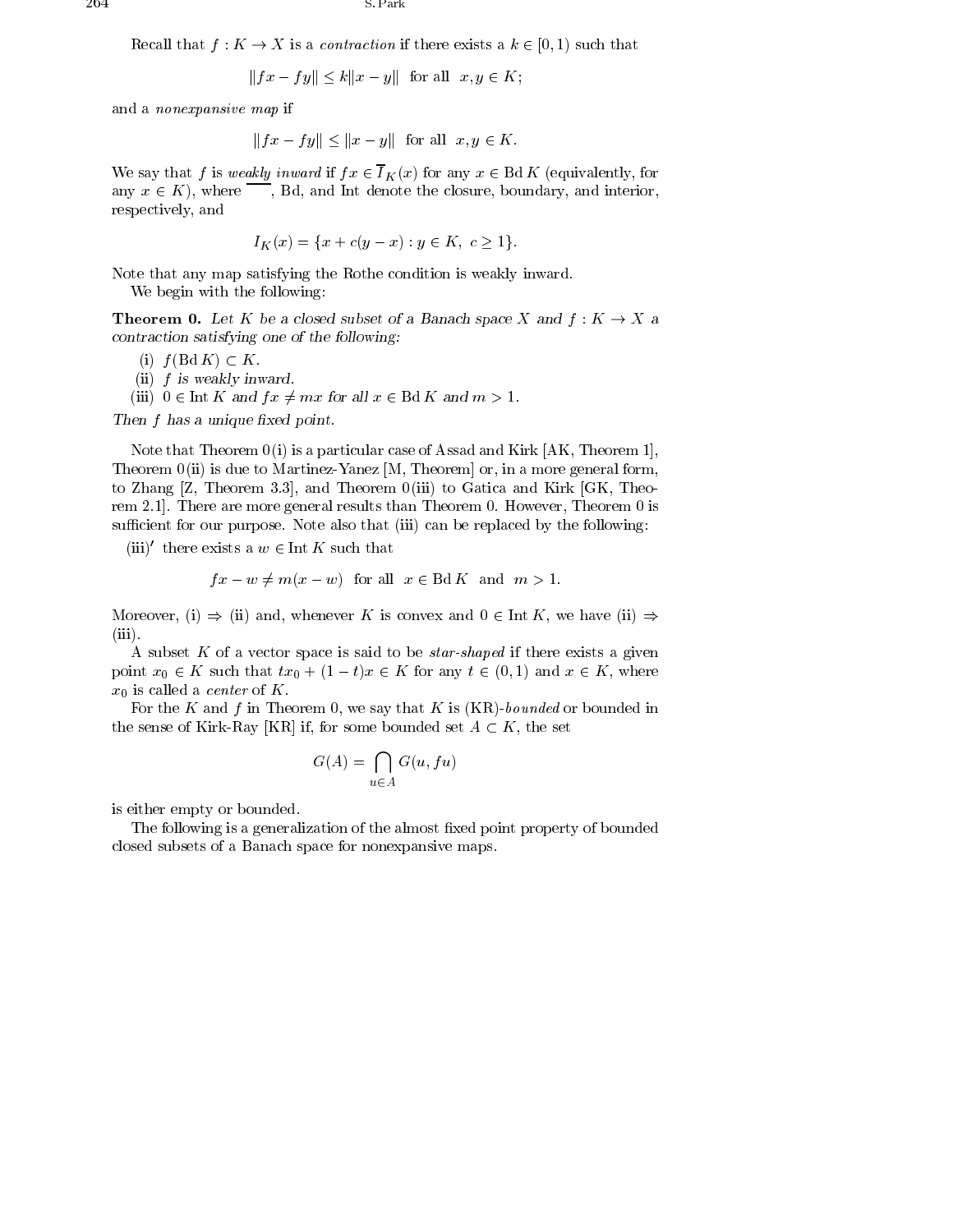**Theorem 1.** Let X be a Banach space, K a closed subset of X, and  $f: K \to X$ a nonexpansive map such that K is (KR)-bounded and one of the following holds.

- (i) K is star-shaped and  $f(\text{Bd } K) \subset K$ .
- (ii) K is star-shaped and f is weakly inward.
- (iii)  $0 \in \text{Int } K$  and  $fx \neq mx$  for all  $x \in \text{Bd } K$  and  $m > 1$ .

(ii) K is star-shaped and f is weakly inward.<br>
(iii)  $0 \in$  Int K and  $fx \neq mx$  for all  $x \in$  Bd K and  $m > 1$ .<br>
Then there exists a bounded sequence  $\{x_n\}$  in K such that  $||x_n - fx_n|| \to 0$  as (iii)  $0 \in \text{Int } K$  and<br>Then there exists a<br> $n \to \infty$ .

PROOF: For cases (i) and (ii) we may without loss of generality assume that 0 is the center. For  $\alpha \in (0,1)$ , define  $f_{\alpha}: K \to X$  by  $f_{\alpha} x = \alpha f x$  for  $x \in K$ . Then clearly  $f_{\alpha}$  is a contraction. We show that one of (i)-(iii) in Theorem 0 holds for

f<sub> $\alpha$ </sub>:<br>(i) Since K is star-shaped at center 0, we have  $\alpha K \subset K$ . Since  $f(\text{Bd } K) \subset K$ , for  $x \in \text{Bd } K$ , we have  $f_{\alpha} x = \alpha f x \in \alpha K \subset K$ . Therefore,  $f_{\alpha}(\text{Bd } K) \subset K$ .

(ii) From  $fx \in \overline{I}_K(x)$ , we have  $f_{\alpha}x = \alpha fx \in \alpha \overline{I}_K(x) \subset \overline{I}_K(x)$  since  $I_K(x)$  is a star-shaped set with center 0. See Zhang [Z, Theorem 1.2]. Note that (i)  $\Rightarrow$  (ii).

(iii) Suppose that  $f_{\alpha} x = mx$  for some  $x \in \text{Bd } K$  and  $m > 1$ , then  $fx =$  $\alpha^{-1}f_{\alpha}x = (\alpha^{-1}m)x$  and  $\alpha^{-1}m > 1$ , which contradicts our assumption.

Therefore, by Theorem 0,  $f_{\alpha}$  has a fixed point  $x_{\alpha} \in K$ . Suppose that the set  ${x_\alpha : \alpha \in (0,1)}$  is not bounded. Then it is possible to choose  $\alpha \in (0,1)$  so that<br>sup  $||fu|| < \inf ||x_\alpha - u||$ 

$$
\sup_{u \in A} ||fu|| \le \inf_{u \in A} ||x_{\alpha} - u||
$$

and in addition, if  $G(A) \neq \emptyset$ , then  $\alpha$  may also be chosen so that

$$
||x_{\alpha}|| > \sup\{||x|| : x \in G(A)\}.
$$

Therefore, for each  $u \in A$ ,

for each 
$$
u \in A
$$
,  
\n
$$
||x_{\alpha} - fu|| = ||\alpha fx_{\alpha} - fu|| \leq \alpha ||fx_{\alpha} - fu|| + (1 - \alpha) ||fu||
$$
\n
$$
\leq \alpha ||x_{\alpha} - u|| + (1 - \alpha) ||x_{\alpha} - u|| = ||x_{\alpha} - u||.
$$

This implies  $x_{\alpha} \in G(A)$ , which is a contradiction. Thus  $M = \sup\{||x_{\alpha}|| : \alpha \in$  $(0,1)\}<\infty$  and we have ve have  $\|x_{\alpha} - fx_{\alpha}\| = (\alpha^{-1} - 1)\|x_{\alpha}\| < (\alpha^{-1} - 1)M,$ 

$$
||x_{\alpha} - fx_{\alpha}|| = (\alpha^{-1} - 1)||x_{\alpha}|| \leq (\alpha^{-1} - 1)M
$$

yielding  $||x_{\alpha} - fx_{\alpha}|| \to 0$  as  $\alpha \to 1$ . This completes our proof.

Note that Kirk and Ray [KR, Theorem 2.3] obtained Theorem 1 (ii) for the case K is convex. In the second half of the proof of Theorem 1, we followed that of [KR, Theorem 2.3]. Note that Theorem 1 (i) generalizes Dotson [D, Theorem 1].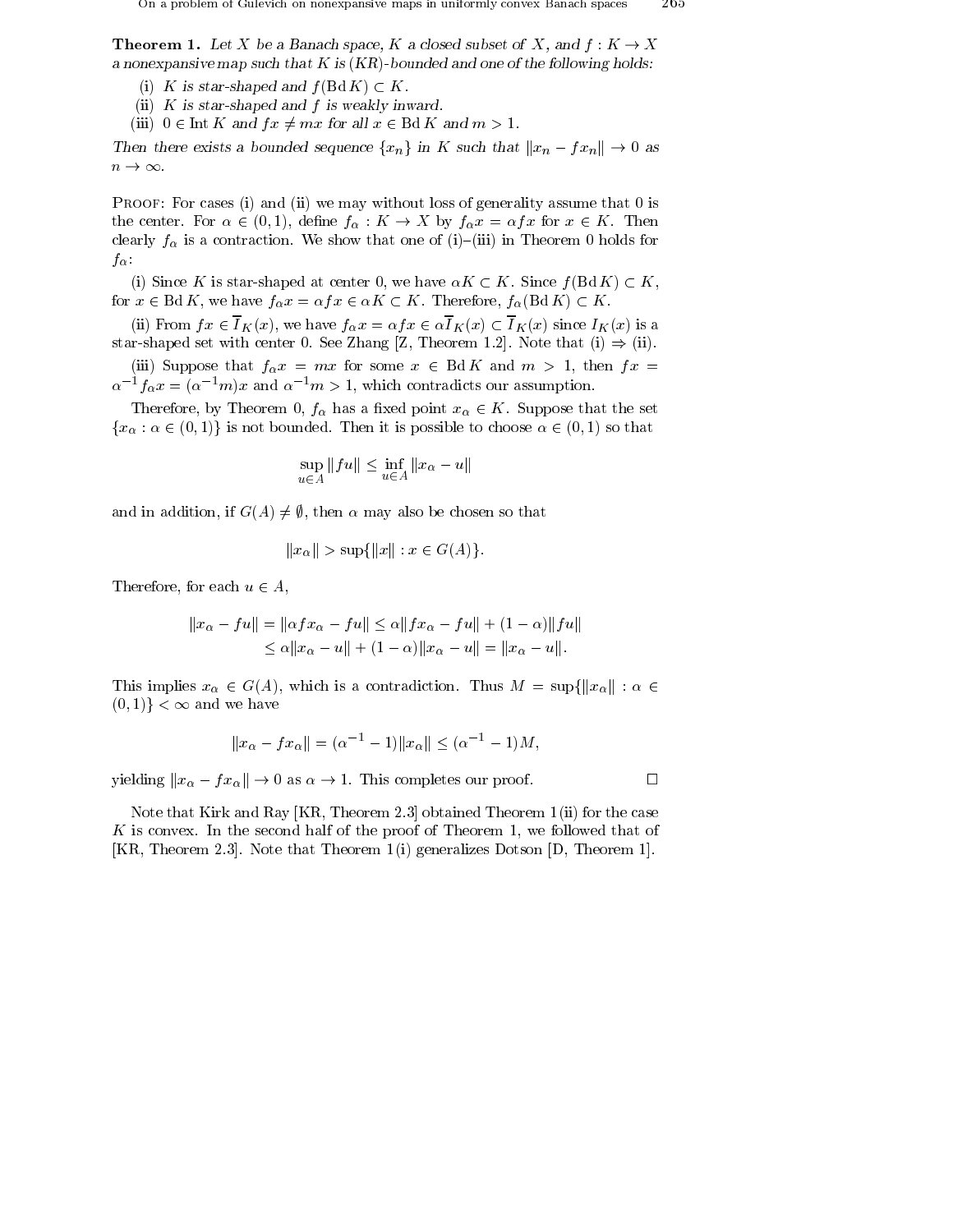A Banach space X is said to satisfy *Opial's condition* if, whenever a sequence  ${x_n}$  converges weakly to  $x_0 \in X$ , then

$$
\liminf_{n \to \infty} \|x_n - x\| > \liminf_{n \to \infty} \|x_n - x_0\|
$$

for all  $x \in X$ ,  $x \neq x_0$ . Opial [O] showed that if C is a weakly compact subset of a Banach space  $\Lambda$  satisfying this condition and  $f: \bigcup \to \Lambda$  is nonexpansive, then for all  $x \in X$ ,  $x \neq x_0$ . Opial [O] showed that if C is a weakly compact subset of a Banach space X satisfying this condition and  $f : C \to X$  is nonexpansive, then  $I - f$  is demi-closed ([B2], [Gö]); that is, if  $\{x_n\} \subset C$  while  $(I - f)x_n \to y$  strongly, then  $(I - f)x = y$ , where I is the identity map on C.

Examples of spaces satisfying Opial's condition are Hilbert spaces,  $l^p$  (1  $\leq p$   $\lt$  $\infty$ ), and uniformly convex Banach spaces with weakly continuous duality maps. From Theorem 1, we have the following:

**Theorem 2.** Let X be a Banach space, K a weakly compact subset of X, and  $f: K \to X$  a nonexpansive map satisfying one of (i)-(iii) in Theorem 1.

- (a) If  $I-f$  is demi-closed on K, then f has a fixed point.
- (b) If  $X$  satisfies Opial's condition, then  $f$  has a fixed point.

**PROOF:** Since K is closed and bounded, f satisfies all the requirements of The-PROOF: Since K is closed and bounded, f satisfies all the requirements of Theorem 1. Hence, there exists a sequence  $\{x_n\}$  in K such that  $||x_n - fx_n|| \to 0$  as  $n \to \infty$ . Since K is weakly compact, we may assume that  $x_n \to x$  orem 1. Hence, there exists a sequence  $\{x_n\}$  in K such that  $\|x_n-fx_n\|\to 0$ some  $x \in \mathbb{R}$ . Since  $x_n - j x_n \to 0$  strongly,  $x_n - j x_n = (1 - j) x_n$ , and  $1 - j$  is demi-closed, we conclude that  $(I - I)x = 0$  and hence  $x = Tx$ . This completes our proof.  $\Box$ 

Note that Zhang [Z, Theorem 3.8 and Corollaries 3.10, 3.11] obtained the multi-valued version of Theorem  $2$  (ii), with different proof, and that Theorem  $2$  (i) generalizes Dotson  $[D,$  Theorem 2. Note also that if K is compact, then f has a fixed point in Theorem 2 without assuming the demi-closedness of  $I - f$ .

From Theorem 1, we also have the following:

**Theorem 3.** Let X be a uniformly convex Banach space, D a subset of X, and  $f: D \to X$  a nonexpansive map. Let K be a closed (KR)-bounded subset of X such that co  $K \subset D$  and one of (i)-(iii) of Theorem 1 holds for  $f|_{K}$ . Then f has a iixed point in co $\mathbf{n}$  .

PROOF: Since  $f|K$  satisfies all the requirements of Theorem 1, there exists a **PROOF:** Since  $f|_K$  satisfies all the requirements of Theorem 1, there exists a bounded sequence  $\{x_n\}$  in K such that  $||x_n - fx_n|| \to 0$ . Since  $\{x_n\}$  is contained in a bounded closed convex subset  $L \subset \overline{\text{co}} K$  and L is weakly compact, we may assume  $x_n \to x_0$  weakly to some  $x_0 \in L$ . Since  $I - f$  is demi-closed on L ([B2], [Gö]) and  $(I - f)x_n \to 0$  strongly, we conclude that  $(I - f)x = 0$ , and hence  $x = fx$ . This completes our proof.

If we can eliminate the star-shapedness in (i), then Theorem 3 (i) will be the required affirmative answer to Gulevich's problem. Moreover, Gulevich [Gu] noted that, for case (i) of Theorem 3 in a Hilbert space  $H, f$  has a fixed point in  $K$ .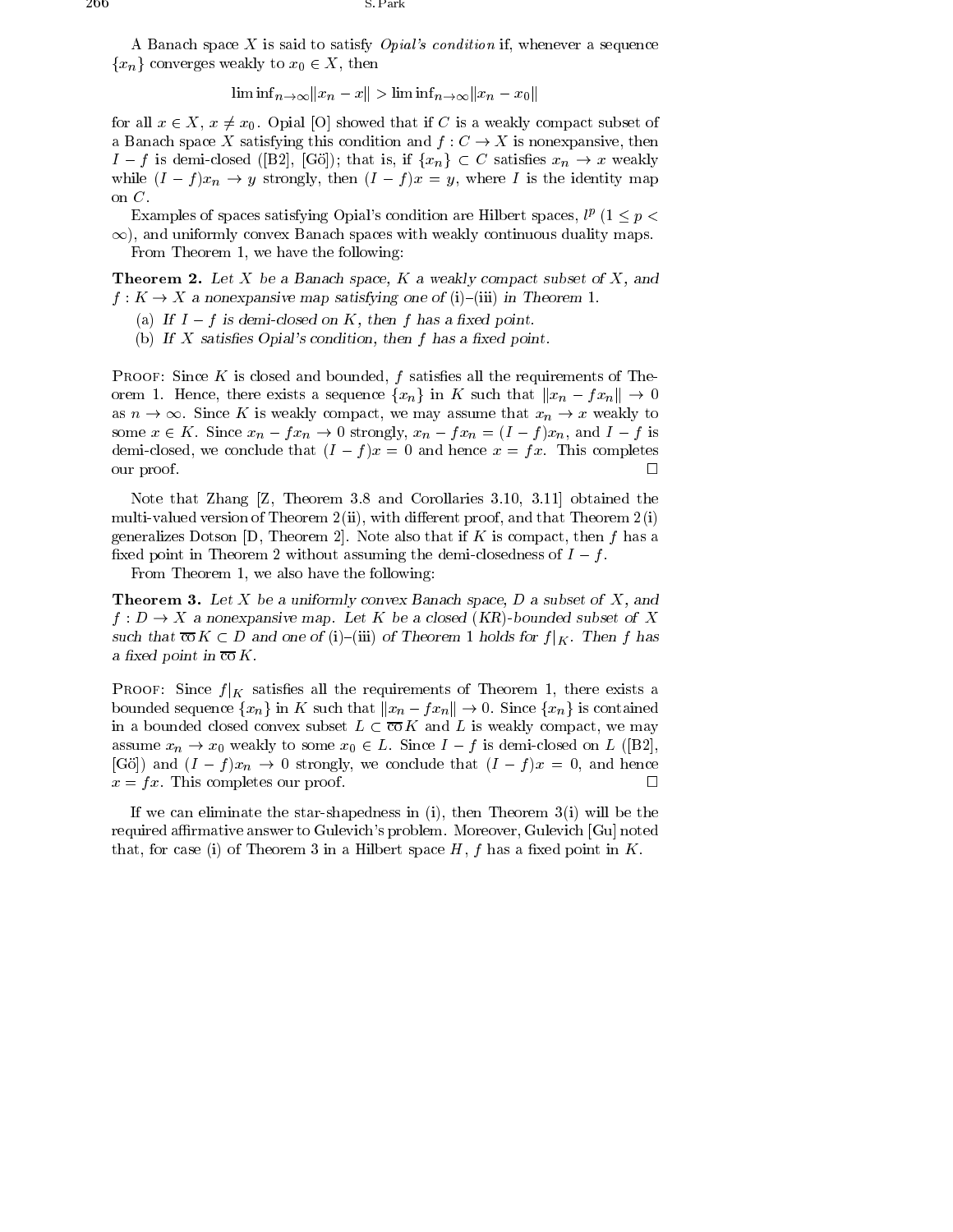In case  $0 \in \text{Int } K$ , Theorem 3 (iii) generalizes [Gu, Theorem 1].

Note that the set  $A \subset K$  for the (KR)-boundedness can be chosen so that  $A \subset D$  and  $f(A) \subset K$ . See the proof of Theorem 1. Therefore, Theorem 3 generalizes Ray [R, Lemma 1].

For  $D = K = \overline{\text{co}} K$ , Theorem 3 reduces to the following:

**Theorem 4.** Let  $X$  be a uniformly convex Banach space,  $K$  a closed convex subset, and f : K  $\rightarrow$  X a nonexpansive map such that K is (KR)-bounded and one of (i){(iii) in Theorem 0 holds. Then f has a xed point.

Note that Theorem  $4(i)$  and (ii) are due to Kirk and Ray [KR, Theorem 2.3], which extends Goebel and Kuczumow [Go, Theorem 6]. Also note that Theorem 4 (iii) extends Browder [B2, Theorem 1] for nonexpansive maps. For a Hilbert space X and a closed ball in X, Theorem 4(i) is due to Browder [B1, Theorem 2], which was used to show existence of periodic solutions for nonlinear equations of evolution.

Recently Canetti, Marino, and Pietramala [CMP] obtained multi-valued versions of Theorem  $4$ (ii) and, under the stronger assumption of convexity, some other results similar to Theorems 1-3 for case (ii).

Finally, we note that the so-called Rothe condition (i) was first adopted by Knaster, Kuratowski, and Mazurkiewicz [KKM]. Also, the origin of the so-called Leray-Schauder condition (iii) seems to be Schaefer [S], and the following are well-known examples of that condition: ray-Schauder condition (iii) seems to be Schaeter<br>
[I-known examples of that condition:<br>
(A)  $||fx - x||^2 > ||fx||^2 - ||x||^2$  for  $x \in \text{Bd } K$ .

- 
- $f(x)$  Re  $\langle Tx, x \rangle = ||x||^2$  for  $x \in \text{Bd} \Lambda, x \neq 0$ , in a Hilbert space H.

Or more generally,

(P)  $(fx, Jx) \leq (x, Jx)$  for  $x \in \text{Bd } K$ ,  $0 \in \text{Int } K$ , where J is any duality map of X into  $2^{X^*}$ .

Condition (A) is due to Altman [A], (K) to Krasnosel'skii [K] and Shinbrot [Sh], and (P) to Petryshyn [P].

Acknowledgement. This work was supported in part by KOSEF-951-0102- $006 - 2.$ 

## **REFERENCES**

- [A] Altman M., A fixed point theorem for completely continuous operators in Banach  $spaces, Bull. Acad. Polon. Sci. 3 (1955), 409-413.$
- [AK] Assad N.A., Kirk W.A., Fixed point theorems for set-valued mappings of contractive type, Pac. J. Math. 43 (1972), 553-562.
- [B1] Browder F.E., Existence of periodic solutions for nonlinear equations of evolution, Proc. Nat. Acad. Sci. USA 53 (1965), 1100-1103.
- [B2] Browder F.E., Semicontractions and semiaccretive nonlinear mappings in Banach  $spaces, Bull. Amer. Math. Soc. 74 (1968), 660-665.$
- [CMP] Canetti A., Marino G., Pietramala P., Fixed point theorems for multivalued mappings in Banach spaces, Nonlinear Anal. TMA  $17$  (1991), 11-20.